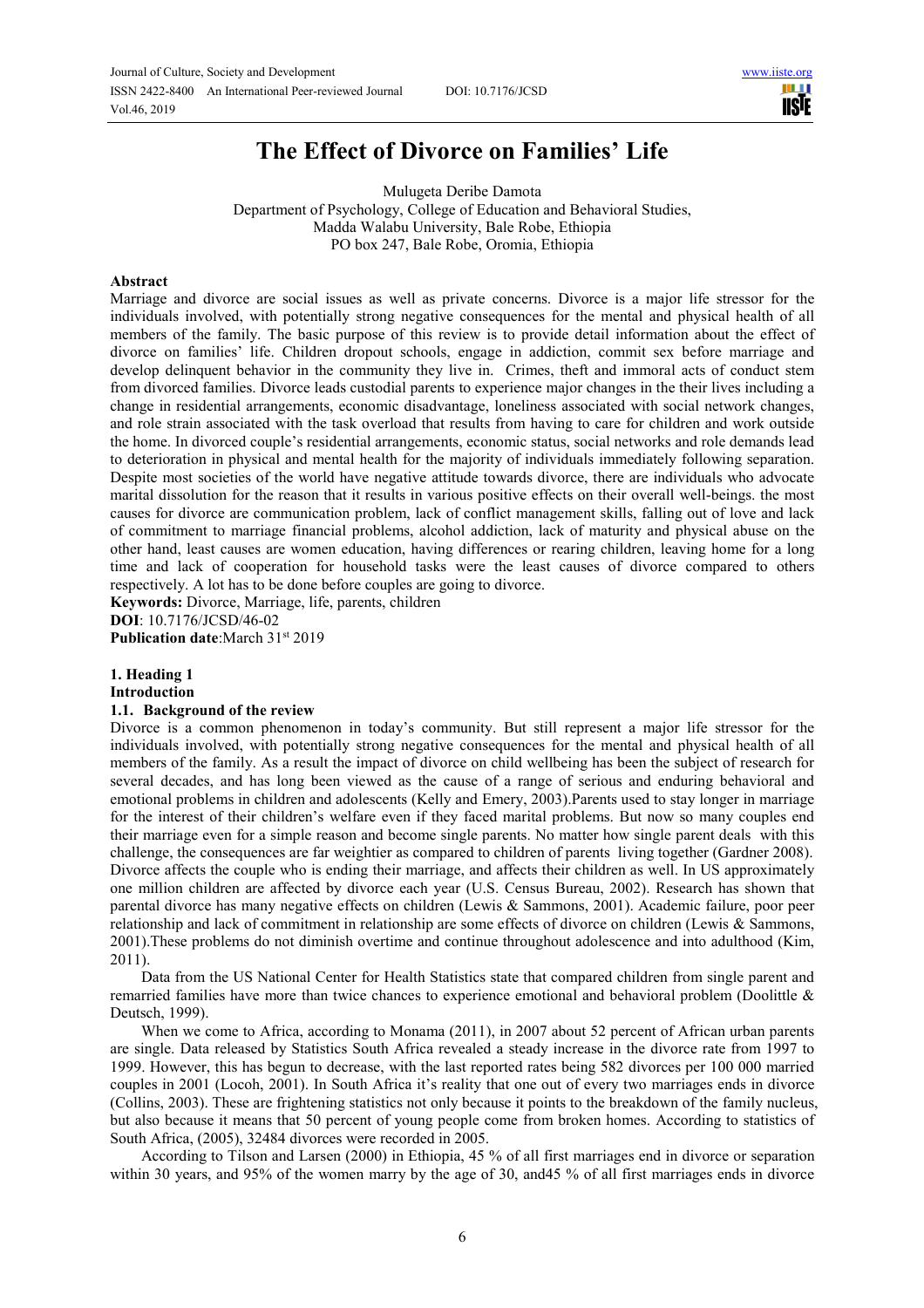within the first year, 34% within 10 years, and 40 % within 20 years(Tilson & Larsen, 2000; p.360).In addition, the same study stated that two –third of the women divorce within the first five years of marriage (p.355)

The national research by Tilson and Larsen (2000) indicated 75% of women who marry between age 11 and 13 divorces within 20 years. Rahel (1992) research works also states that, in 80% of her sample the divorced couple had children, in most case two or three.

This review paper is intended to provide brief information about the consequence of divorce on families' life.

## **1.2. Rationale of Review**

Divorce has negative impact on the divorcees and their children socially, economically and psychologically. There is no organization aimed at provision of services for individuals and couples in the process of pre marriage, divorce and remarriage except few attempts by religious institutions.

Marriage and divorce are social issues as well as private concerns. The success and failure of our marriage have consequences beyond our personal lives. Individuals at the crossroads of divorce help not only just themselves and their families but also their neighborhoods, communities, and nation when they are able to repair their relationships and establish a healthy, stable marriage (Tizita, 2013). Divorce has become a serious problem; challenging the establishment of the family in a routine manner and causing severe impacts on the emotional and mental health of the individual especially, women.

In Ethiopia parents in general provide affections and care for their children as much as possible. However when divorce happen parents preoccupied by their own problem so that the adolescents feel alone and they faced a lot of problem which may affect their personality as well as their self-esteem. The rising rate of divorce in Ethiopia (Wondimu, 2007), means that many children are affected by the trauma of divorce.

## **1.3. Objective of review**

## **1.3.1. General objective**

The basic purpose of this of this review is to provide detail information about the effect of divorce on families' life.

#### **1.3.2. Specific objectives**

- To debrief the effects of divorce on parents life
- The effect of divorce on children's life
- Elucidate the causes for divorce
- Find out the positive sides of divorce

## **1.4. Methodology**

These reviews were collected from different national and international published materials.

## **2. Review on the effects of divorce on family life**

Here below the effect of divorce were clearly

# **2.1. The effect of divorce on children**

According to Adamu and temesgen (2014), Children dropout schools, engage in addiction, commit sex before marriage and develop delinquent behavior in the community they live in. Crimes, theft and immoral acts of conduct stem from divorced families.

Shahram, Ali and Ghoobad (2012)cited in Adamu and temesgen (2014), identified the following points as possible consequences of divorce on children's psychological and social phenomena. These are:

a) Anti-social behavior and delinquency in children and adolescents,

b) Prostitution, especially in the poverty and ignorance

c) Abuse of women, men and children and using children in drug distribution and other illegal activities,

d) Aggression and maladjustment in children, and stray away from their home,

e) Academic failure, suicidal husband or wife or children,

f) Reduction in the desire to marry other people, especially children of divorced families, and

g) Children lose their confidence and do not imagine good future.

The consequences of divorce for children have been extensively studied in Western nations. Outcomes examined include, but are not limited to, academic achievement, health, behavioral problems, and emotional well-being. Researchers have generally found that divorce has a deleterious effect on children's outcomes (Amato 2000, 2001, 2010; Amato and Keith 1991b; Frisco, Muller and Frank 2007; Furstenberg and Kiernan 2001; Sun and Li 2002). Furthermore, the consequences of divorce are long-lasting, extending into adulthood. Adults whose parents are divorced have lower educational attainment, greater levels of depression, lower income levels, worse physical health, and a higher likelihood of ever being divorced (Amato and DeBoer 2001; Amato and Sobolewski 2001; Wolfinger et al. 2003). It is unclear to what extent the results of these studies are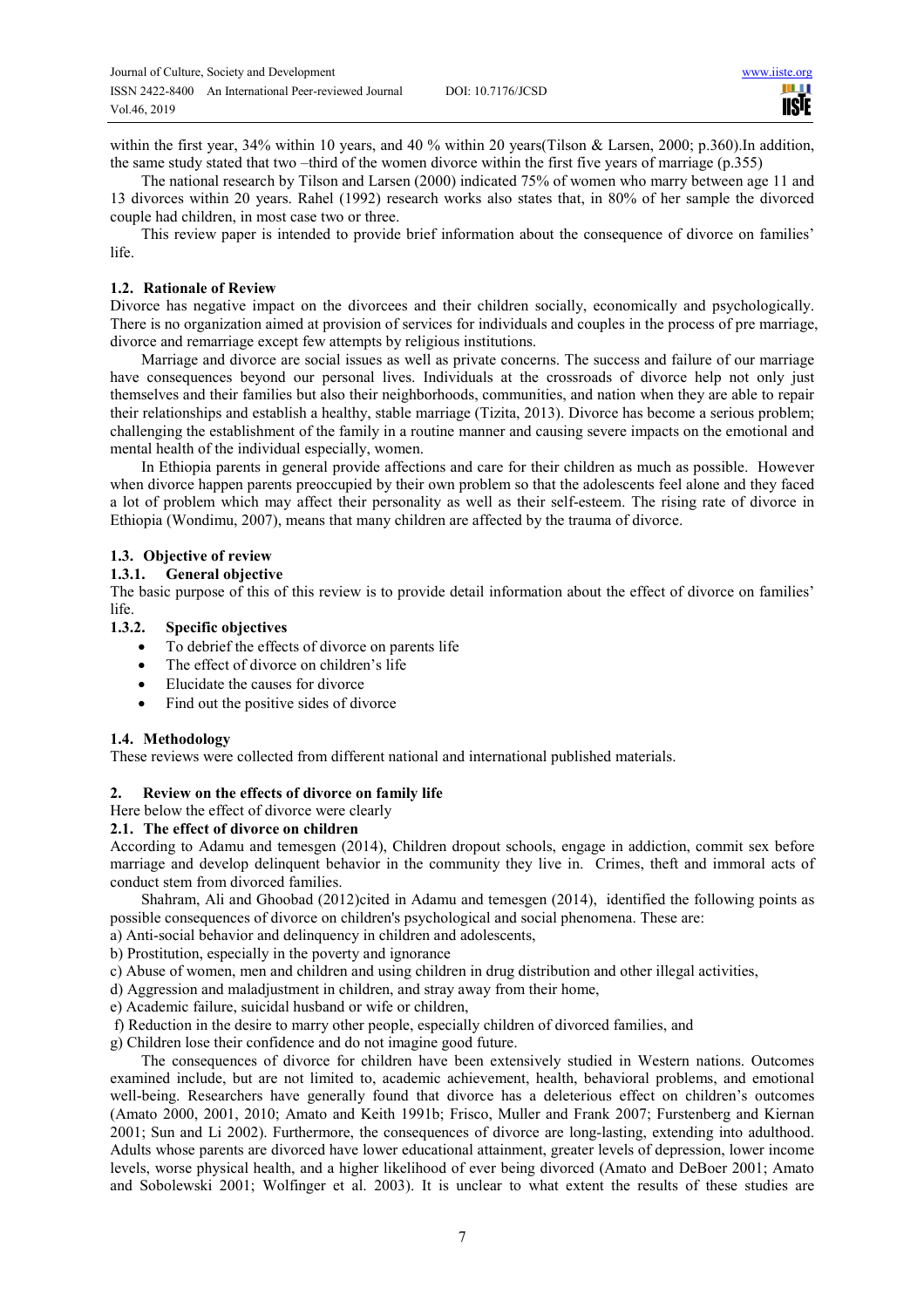applicable for children living in Sub-Saharan Africa. It is quite possible that divorce can affect children similarly, regardless of their country of residence.

A distinction may be made between the short, medium and long term effects of divorce which are described below( Amato, 1993; Amato & Kieth, 1991a; Amato & Kieth, 1991b, Wallerstein, 1991).

**Short term effects**. For the 2 year period immediately following divorce, most children show some adjustment problems. Boys tend to display conduct problems and girls tend to experience emotional problems.

**Medium term effects.** The impact of divorce on children between the 3rd and 10th year following divorce may be statistically expressed in two ways: (1) as differences between the average or mean level of well-being or maladjustment of children of divorce compared with the mean level of well-being or maladjustment in intact families; (2) as the percentage of children of divorce who show adjustment difficulties. The mean level of maladjustment has consistently been found to be worse for children of divorce in comparison with those from intact families on a variety of measures of adjustment including conduct difficulties, emotional problems, academic performance, self-esteem and relationships with parents. This has led to the erroneous conclusion by some interpreters of the literature that divorce always has a negative effect on children.

**Long term effects.** In adult life a small proportion of individuals from families where divorce has occurred have difficulty making and maintaining stable marital relationships, have psychological adjustment difficulties and attain a lower socio-economic level in comparison with adults who have grown up in intact families.

# **2.2. Divorce on Parents**

Divorce results different consequences on the economic wellbeing of men and women. A study by Bogale (2008) revealed that women experience an income decline of about 30% while male experienced about a 10% drop in income. Three years after the failure of their marriages, divorced women experience greater adversity than their married peers. During the first year after divorce, custodial mothers were more anxious, depressed, angry, and self-doubting than were married mothers. They also showed comparatively less affection to their children, communicated less with them, punished them more, and were more inconsistent in their use of discipline. In a similar way, Kotwal and Prabhakar (2009) found that divorced mothers experienced greater number of stressful events such as demotions, layoffs, accidents, critical illnesses and problems with their own parents than did married women.

Divorced mothers are also trapped in a vicious cycle of financial problems and other stressful life events. The results revealed that women tend to suffer from a feeling of rootlessness and lack of identity after divorce. This is especially true of women whose identity was formerly associated with that of their husbands. Studies reveal that most divorced women in Ethiopia are house wives and these divorced women gain custody of children without child support (Semhal, 2007). Serkalem (2006) also studied the causes and the socioeconomic impacts of divorce on women and their children and concluded that divorced women in Ethiopia are economically weak and usually engage in informal sectors like selling home made products (Tella, Arekie, Injera, etc), collecting wood and retailing activities after divorce. This makes their lives miserable. These single mothers are usually stressed. Serkalem"s finding also revealed that the social relationship of divorced women does not enable them to get the moral and economical support they need.

**Life changes** Divorce leads custodial parents to experience major changes in the their lives including a change in residential arrangements, economic disadvantage, loneliness associated with social network changes, and role strain associated with the task overload that results from having to care for children and work outside the home.

**Health Changes** in divorced couples residential arrangements, economic status, social networks and role demands lead to deterioration in physical and mental health for the majority of individuals immediately following separation. However, for most people these health problems abate within two years of the divorce.

**Mood Swings**- Both men and women suffer extreme emotional liability in the period leading up to separation and for the two year post-separation period. An awareness of the opportunities for a new way of life and escape from the emotional pain of chronic marital discord both lead to periods of elation. The loss of a familiar way of life, the loss of a longstanding partner and a fear that alone one may not meet the extraordinary challenges that go with being a single person or a single parent commonly are associated with episodes of depressed mood.

**Identity Problems-** For women in particular, separation is associated with a crisis of identity. Prior to separation many women define themselves in terms of their husbands or their children. Also women may rely on their husbands to develop a social network of friends. After separation, women who have relied on their husbands for self-definition find that they experience confusion about their identity. They have to redefine their self-concept in terms of their own role and develop their own social network. Women who have jobs outside the home experience fewer identity problems in the aftermath of divorce.

# **2.3. Positive sides of divorce**

As indicated by a range of researches, despite most societies of the world have negative attitude towards divorce, there are individuals who advocate marital dissolution for the reason that it results in various positive effects on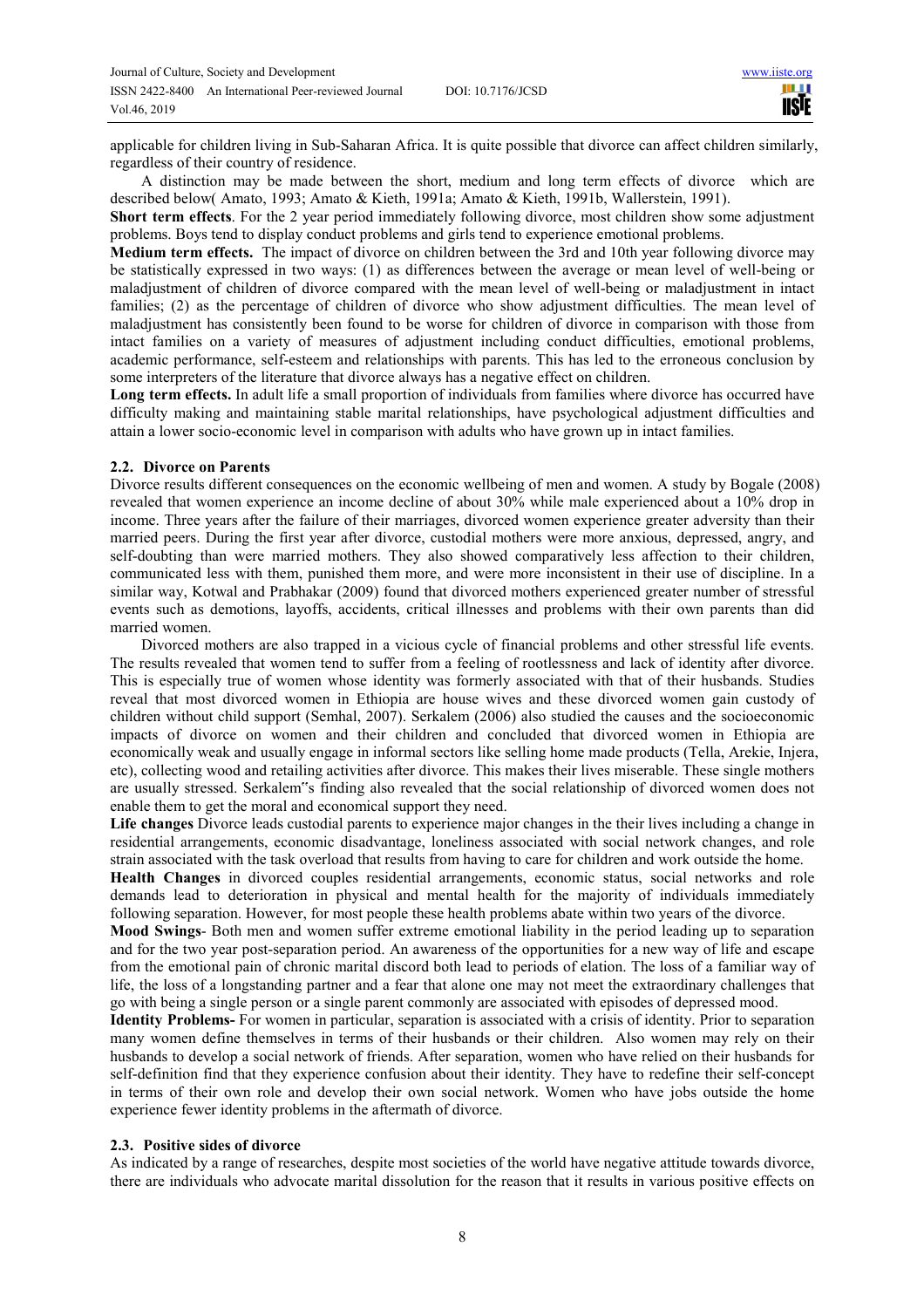their overall well-beings. Even if individuals pass through the most unhappy and turbulent situation, there are also moments that help them to see the positive sides of marital breakup. As research findings show, such individuals become more optimistic about their lives in the aftermath of divorce (Boon, 2005).

There are various factors that make the disintegration of marital union favorable for individuals who undergo through the divorce process which enable them maintain their well-being.

According to Boon (2005), although the negative aspects of divorce for women have been overemphasized, divorce also has beneficial effects particularly if their marriage was abusive and violent that provides a solution to escape from a dissatisfying and abusive marriage.

Likewise, it is shown that individuals after marital disintegration eventually feel relief from a violent relationship. This is because their marital breakup stops the tension and the emotional strain they used to experience in their offensive marriage. Hence, the ending of problematic relationships leads to an improvement in individuals" psychological and physiological wellbeing (Gomez, n.d).

In addition, studies have revealed that most women in the aftermath of marital disruption achieve enhanced personal growth that leads to an important psychological functioning. Some divorced women become fearless and spirited as they become released and are able to use the situation to start an important stage of emotional growth. Similarly, Writer (2010) pointed out that divorce allows women to interact with the society freely and to raise their children in their own ways without being dictated by their husbands. Furthermore, in consequence of the divorce, women are less occupied to their husbands" disposition and needs and they got the freedom to spend time alone in their own space. Studies also indicate that divorced women report greater self-rule in their lives than married persons (Boon, 2005).

Moreover, women following divorce are able to experience their sense of autonomy that make them free from unwanted relationships and allows them to heal from their grievances and to move on with their lives as a result of the ending of marital relationship. The other positive impact of divorce is that it helps divorcees to revitalize themselves. As indicated by different studies, following divorce individuals are able to entertain themselves without restriction, to be involved in whatever they like and to forming new social networks (Gomez, n.d).

#### **2.4. Causes of divorce**

In addition Ambert, (2009), put the following summary points as a cause for divorce. This are:

The first four years are the riskiest for marriages: Living together before marrying is associated with an enhanced risk of subsequent marriage breakdown. However, this enhanced risk is not due to premarital cohabitation but to the characteristics of those who cohabit.

Second and subsequent marriages following divorce have a slightly greater risk of breakdown than first marriages. Women are more likely than men to initiate divorce and to end the marriage. Women appear to have fewer doubts than men about their separation.

According to Adamu and Temesgen, the most causes for divorce are communication problem, lack of conflict management skills, falling out of love and lack of commitment to marriage financial problems, alcohol addiction, lack of maturity and physical abuse on the other hand, least causes are women education, having differences or rearing children, leaving home for a long time and lack of cooperation for household tasks were the least causes of divorce compared to others respectively

**Schaefer, (2004)** mentions the following as a few of the factors. First, liberal divorce laws, i.e. no-fault divorce laws, allowing a couple to end their marriage without fault on either side. Second, seeing divorce as a practical opinion for newly formed family not to have many children.

## **3. Conclusions**

- Divorce results different negative consequences on families life.
	- Divorce results physical problems among couples and their children
	- Psycho-social and Mental problems among couples and their children
	- Economic problems among couples and their children
	- Divorce results Academic problems among children
- Divorcé has also positive side which is relief from chaotic relationship.
- Living together before marrying, Second and subsequent marriages, communication problem, lack of conflict management skills, falling out of love and lack of commitment to marriage financial problems, alcohol addiction, lack of maturity and physical abuse.

## **4. Implications**

Based on the reviews collected from different researches, the reviewer for warded the following implication.

 As a different finding indicates the rate of divorce is increasing rapidly in the world in general and escalating in developing countries like Ethiopia. So, due consideration should have to be taken to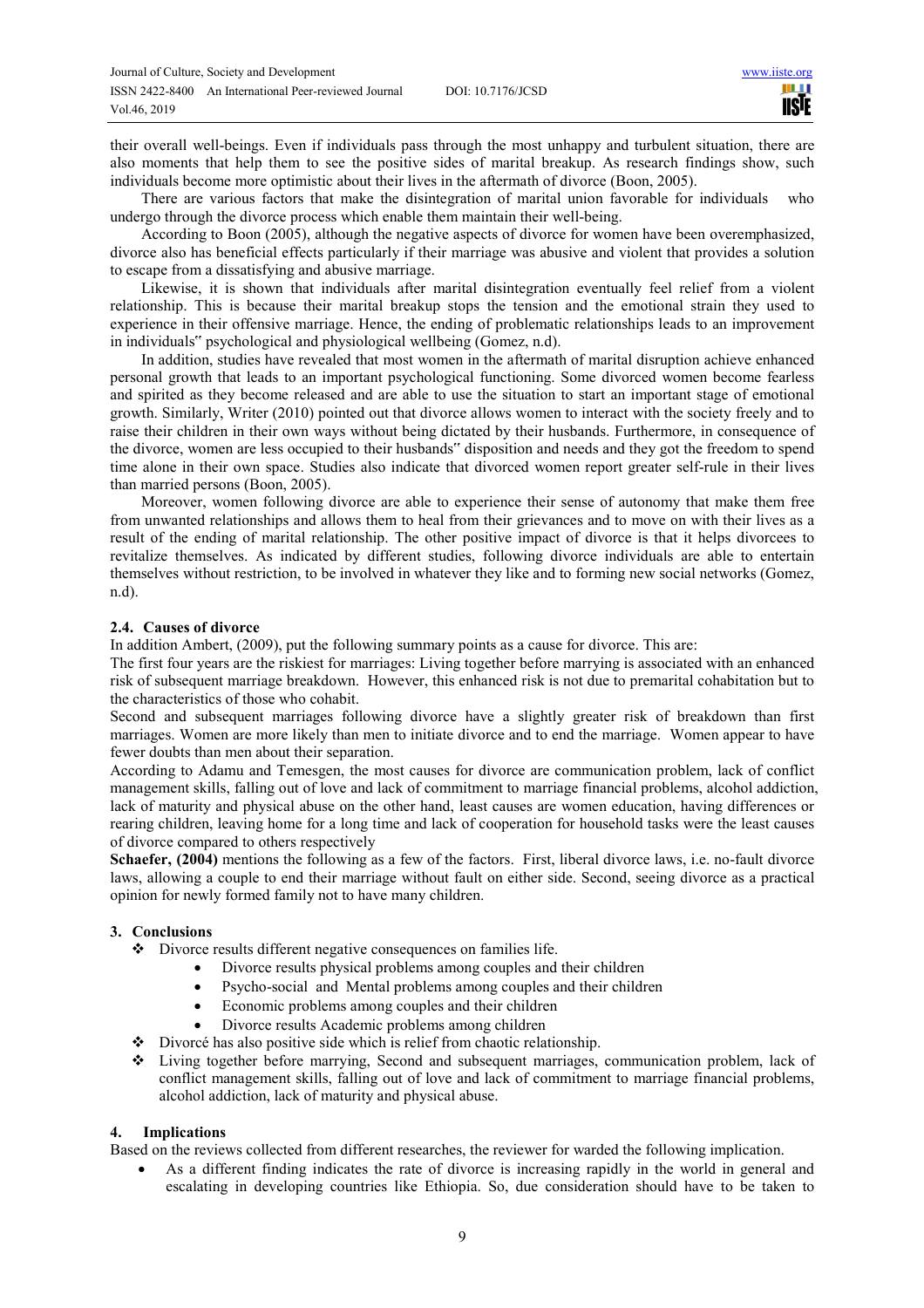II I **IISTE** 

decrease this number. From this in courts different mechanism should have to be taken to keep couples marriage like marriage counseling. Even if we don't have marriage counselors in our country those are working in court, individuals (lawyers) can use different mechanism to save couples marriage rather than simply following constitutions.

- Nowadays marriage is becoming very simple for most individuals than before mean they are simply following their current love which might not be true love. In psychology true love is the combination of passion, commitment and intimacy. Without these variables we cannot say they do have complete love. So working on the backgrounds of those coupes relationship plays indispensable role to save couples marriage.
- Religious institutions plays significant role in marriage. As marriage is a big institution, and have good contact with their religious fathers, the problems which were very difficult can be solved.
- Awareness creation is very important in saving couples marriage. Providing psycho education that is the teaching the society importance of marriage and the physical, social psychological, and economic disadvantages of divorce might help especially illiterate communities.
- Professionals from psychology, sociology, business and economics, health, law are very prone to provide information for our communities through different projects and other activities.

#### **References**

Adamu A., Temesgen M., (2014) Divorce in east Gojjam zone: rates, causes and consequences Wudpecker Journal of Sociology and Anthropology . Vol. 2(1), pp. 008

- Amato, P.R.and D.D. DeBoer. 2001. "The transmission of marital instability across generations: Relationship skills or commitment to marriage?" Journal of Marriage and Family 63(4):1038-1051.
- Amato, P.R.and B. Keith. 1991a. "Parental Divorce and Adult Well-Being A Metaanalysis " Journal of Marriage and the Family 53(1):43-58.
- —. 1991b. "Parental Divorce and the Well-Being of Children A Meta-Analysis " Psychological Bulletin 110(1):26-46.
- —. 1991c. "Separation From a Parent During Childhood and Adulthood Socioeconomic Attainment " Social Forces 70(1):187-206.

Amato, P.R.and J.M. Sobolewski. 2001. "The effects of divorce and marital discord on adult children's psychological well-being." American Sociological Review 66(6):900-921.

Ambert, M.A. (2009). Divorce: Facts, Causes & Consequences. (3rd Edition).York University

Bogale Abera (2008). Decrease the impact of divorce on the family: Ethiopian social policy reader. Volume. 3. Graduate school of social work: Addis Ababa University.

- Boon, C. (2005).Women After Divorce: Exploring the Psychology of Resilience (Doctoral Dissertation). University of South Africa
- Bray, J. & Heatherington, M. (1993). Special Section: Families in Transition. Journal of Family Psychology, 7, 3-103

Collins, J. (2003). Divorce and you. Young, October \November; 32-33.

Doolittle, D.B., & Deutsch, R. (1999). Children and high-conflict divorce: Theory, Research and intervention. The Scientific Basis of Child Custody Decisions, 68, 425-440.

Frisco, M.L., C. Muller, and K. Frank. 2007. "Parents' union dissolution and adolescents' school performance: Comparing methodological approaches." Journal of Marriag and Family 69(3):721-741.

Furstenberg, F.F.and K.E. Kiernan. 2001. "Delayed parental divorce: How much do children benefit?" Journal of Marriage and Family 63(2):446-457.

- Gardner. J. (2008). Single parenting and effects on children-how single parenting can impinge on children . Reterived September 12, 2011 from the world wide.
- Gomez, V. (n.d). Positive Effects in Life after Divorce.

Retrieved fromhttp://www.ehow.com/info\_8385049\_positive-effects-life-after-divorce.html

Heatherington, M. (1989). Coping with family transitions: Winners losers and survivors. Child Development, 60, 1-14.

Kelly, J. B., & Emery, R. E. (2003). Children"s adjustment following divorce: Risk and resiliency perspectives. Family Relations, 52, 352-362.

- Kotwal Nidhi & Prabhakar Bharti (2009). Problems Faced By Single Mother: post graduate Department of community resource management & extension. India
- Lewis, J., Sammons, W.A.(2001). Helping children survive divorce. Contemporary pediatrics, 18(3), 103-114.
- Locoh T, Thiriat M.(2001). Divorce et remarriage desfemmes en Afrique de I Quest.Lecasdu Togo, population, 50 (1);61-93.
- Monama T. (2011) 9 million kids with no dads. Retrieved 28 April, 2012 from the World Wide Web: http://www.sowetanlive.co.za/news/2011/04/05/9-million-kids-with-no- Dads